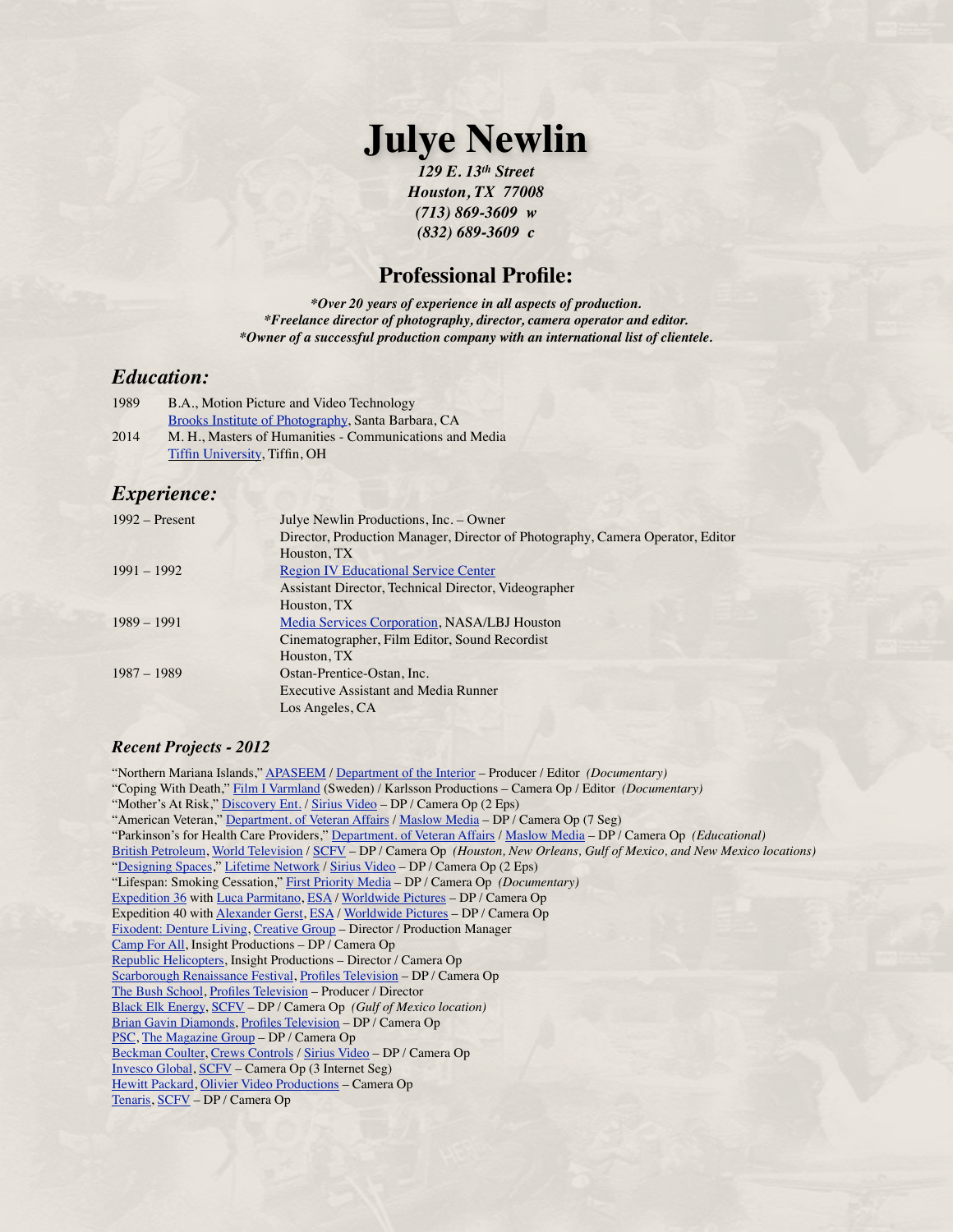#### *Television Programs*

"Big Machines 2," [Actuality Productions](http://www.actualityproductions.com/) / [The History Channel](http://www.historychannel.com/), - DP / Camera Op "Apollo 11 Anniversary," [Actuality Productions](http://www.actualityproductions.com/) / [The History Channel](http://www.historychannel.com/), - DP / Camera Op "Engineering Disasters," [Actuality Productions](http://www.actualityproductions.com/) / [The History Channel](http://www.historychannel.com/), - DP / Camera Op "The Arch," [Actuality Productions](http://www.actualityproductions.com/) / [The History Channel](http://www.historychannel.com/), - DP / Camera Op "Annoying People - [Dr. Phil"](http://www.drphil.com/), [Peteski Productions, Inc.](http://www.drphil.com/) - DP / Camera Op "I'm Innocent – [Dr. Phil"](http://www.drphil.com/), [Peteski Productions, Inc.](http://www.drphil.com/) – DP / Camera Op "[Phoenix Commotion](http://www.phoenixcommotion.com/)," [Answers Media](http://www.answersmediainc.com/) / Go Green TV - DP / Camera Op (1 Ep - *Regional Emmy*) "[The Real Winning Edge,](http://www.realwinningedge.com/)" [Challenger Films /](http://www.challengerfilms.org/) [ESPN](http://espn.go.com/) - DP / Camera Op (2 Seasons, 8 Host Seg, 2 Full Seg) "[That's Clever,](http://www.hgtv.com/hgtv/shows_hclvr)" [HGTV](http://www.hgtv.com/) / [Hattan Productions](http://www.hattanpro.com/) – DP / Camera Op (29 Ep, formally *That's Crafty*) "[2010 All-Star Week,](http://www.nba.com/allstar2010/)" [NBA Entertainment](http://www.nba.com/home/index.html) - DP / Camera Op (12 Seg) "Inside Space & Sci-Fi Buzz," [Sci-Fi Channel, USA Network](http://www.scifi.com/) – DP / Camera Op (2 Seasons, 3 Seg) "Gender Swap," [Discovery Channel Health](http://health.discovery.com/) / [Screaming Flea Productions](http://www.sfpseattle.com/), – DP / Camera Op "The Science and Technology of Beauty," [Discovery Channel Canada](http://discoverychannel.ca/_home/index.shtml) / UpFront Enter. Inc. – DP / Camera Op "[Shooting Stars,](http://www.watchshootingstars.com/)" [SWD Productions](http://www.swdproductions.com/) / [FSN](http://www.foxsportssouthwest.com/) – Camera Op (4 Eps) "[Living Truth](http://www.sagemontchurch.org/learn/reallifetv/)," Sagemont Church / [Mega TV](http://www.mega.tv/) – DP / Camera Op / Editor (2 Seasons, 9 Eps) "Athlete 360," [Fox Sports](http://msn.foxsports.com/regional/southwest) / [Serious Fun TV /](http://www.seriousfun.tv/about_sfp.html) [South Coast Film and Video](http://www.scfilmvideo.com/) – Data Manager / Camera Op (3 Eps) "Mars Rover," [BellaSwartz Productions](http://bellaswartz.com/content.php?id=about) - DP / Camera Op "Reel Life TV," [Sagemont Church](http://www.sagemontchurch.org/) / [KTBU](http://www.thetube.net/home/) - Co-Producer / DP / Camera Op / Editor (3 Seasons, 20 Eps) "[Celebration - Moment of Luxury](http://watch.wliw.org/video/1380508898/)," [Moment of Luxury LLC](http://www.momentofluxury.com/index2.aspx) / PBS - DP / Camera Op (1 Ep) "[CMI – 2005 World Series : Bud Selig,](http://msn.foxsports.com/CMI)" [Fox Sports](http://msn.foxsports.com/) – DP / Camera Op "Avril Lavigne," [MTV Networks Latin America](http://www1.terra.com.ar/mtv/html/home.html) – Camera Op "Back To School - Kelly Rowland," [MTV Networks](http://www.mtv.com/onair/) / [800-TV-Crews](http://www.tvcrews.com/index.cfm) – Camera Op "Discovery's Return to Flight," [CBS 2](http://www.cbsnewyork.com/) – LD/Camera Op "Miss Texas USA Pageant Opening 2000 & 2001," Bob Barker Productions / [Miss Texas USA Productions](http://www.misstexasusa.com/) – DP / Camera Op "The Eyes of Texas," [KPRC-2](http://www.click2houston.com/) / [StoneFilms](http://www.stonefilms.com/) - DP / Camera Op (5 Seg)

### *Reality*

"The Little Couple," **LMNO Productions** / [TLC](http://tlc.howstuffworks.com/tv/little-couple) – 2<sup>nd</sup> Unit Op (7 Eps) "Big Loads," [Bray Entertainment](http://brayentertainment.com/index.php) / [Discovery Channel](http://dsc.discovery.com/) – 2<sup>nd</sup> Unit Op (1 Ep) "[Biggest Loser - Houston Training](http://www.nbc.com/the-biggest-loser/)," [Assignment Desk](http://www.assignmentdesk.com/) - DP / Camera Op (Season 9, 3 Eps) "[Platinum Weddings](http://www.wetv.com/platinum-weddings)," [WEtv](http://www.wetv.com/) / [Olivier Productions](http://www.ovptv.com/) - Handheld Op (2 Eps) "[The Big Give](http://abc.go.com/primetime/oprahsbiggive/index?pn=index)," Profiles Television / [HARPO Inc.](http://www.oprah.com/index) - Sound Tech (4 Eps) "[Instant Beauty Pageant](http://www.mystyle.com/mystyle/shows/instantbeauty/index.jsp)," Total Earth Angels Productions, Inc. / [E! Network](http://www.eonline.com/)– Handheld Op (1 Ep) "This is Me Now - [True Life,](http://www.mtv.com/ontv/dyn/truelife/series.jhtml)" [MTV Network](http://www.mtv.com/) - Handheld Op (2 Seasons, 4 Eps) "Dice on Dice," Dice Productions / [MTV Network](http://www.mtv.com/onair/) – Handheld Op (2 Eps) "[My Sweet 16](http://www.mtv.com/ontv/dyn/sweet_16/series.jhtml%23/ontv/dyn/sweet_16/series.jhtml)," [MTV Network](http://www.mtv.com/) – Camera Op (2 Eps)

#### *Documentaries*

"[Arab American Stories,](http://www.arabamericanmuseum.org/arab.american.stories)" [Detroit PBS](http://www.dptv.org/) - Director / 2nd Camera / Editor (1 Ep)

"Running on Fumes," [Esper Images](http://www.esperproducers.com/) – DP / Camera Op (HD)

"Secret Skaters," <u>Ice Docs, Inc.</u> – DP / Camera Op

"[Houston, Hot Town Cool City,](http://www.hottowncoolcity.org/view/film/thefilm/)" Maureen McNamara, - Sound Tech / Camera Op

"When Girls Do It," [Discovery Channel Canada](http://discoverychannel.ca/_home/index.shtml) / Whiting Communications Ltd. – DP / Camera Op

"The Teachers – Focus on English in Our Schools," [Maryland Public Television](http://www.mpt.org/) – DP / Camera Op

"Poverty in America," [Samford University](http://www.samford.edu/) – DP /Camera Op

"Women With Energy," Batyah Productions, Inc. / [PBS-8](http://www.houstonpbs.org/site/PageServer) – Editor

"Master Blasters – Fire in the Sky," [BBC Science,](http://www.bbc.co.uk/science/) London (for [The Learning Channel\)](http://tlc.discovery.com/) – Camera Op "The Making of a Frank Stella Mural," [PBS-8](http://www.houstonpbs.org/site/PageServer) / Artworks Prod. - DP / Camera Op/Editor

"The Last Days - Behind the Scenes Documentary," [Visual History Foundation](http://www.vhf.org/) - DP / Camera Op

"Portrait of Louisiana", [PBS-8](http://www.lpb.org/) / JNP Productions - Director / Cinematographer

### *Television Pilots*

"D1 Basketball," [Bishop-Lyons Entertainment, LLC](http://www.lyonsentertainment.net/) – Camera Op (4 Pilot Eps)

"Garage Sale Millionaire," [Bray Entertainment](http://brayentertainment.com/index.php) / [Discovery Channel](http://dsc.discovery.com/) - DP / Camera Op (Pilot, 2 Eps)

"Lady Doctors," [The Production Companies](http://www.tpcnet.com/) – DP / Camera Op (3 Reality Pilot Eps)

"Haunted Investigations," [K&K Media](http://users.ev1.net/~kkmedia/aerial.html) - DP / Camera Op

"In the Presence of Angels," [RW Productions Inc.](http://www.rwvideo.com/) – Gaffer

"Baker Street Alley Club," [RW Productions, Inc](http://www.rwvideo.com/). - Gaffer

"Strange Medicine," [Discovery Channel Canada](http://discoverychannel.ca/_home/index.shtml) / Great North Pacific Media Ltd. – DP / Camera Op

"Flight Test," [Discovery Channel](http://dsc.discovery.com/) / On-Orbit Productions - DP / Camera Op

<sup>&</sup>quot;Phenomenon Police," Skyway Productions[/Court TV–](http://www.courttv.com/home_primetime/index.html) Camera Op (3 Ep)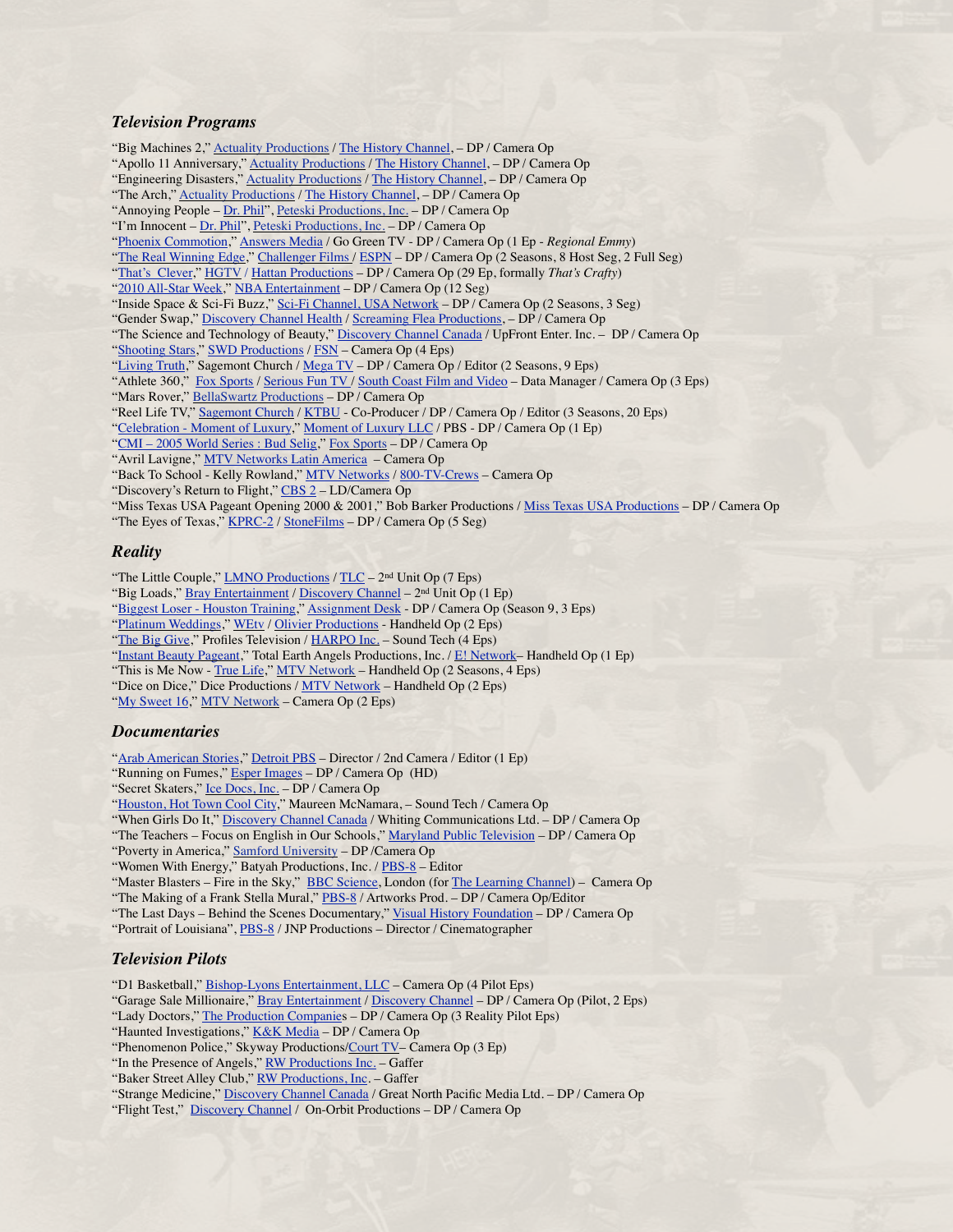#### *Indie Features*

"Demented Voices," [RW Productions, Inc](http://www.rwvideo.com/). - DP / Camera Op "Late Coffee and Oranges," Pollen Pix, LLC – DP / Camera Op "Going Independent," Bucketshop Productions, LLP (16mm) – Cam Assistant / On-Line Editor

#### *Live and Multi-Cam*

"[Judge Alex,](http://judgealex.com/)" Schroedinger's Cat Prod. / [Fox Television](http://www.fox.com/home.htm) – Camera Op (3 Seasons / 470 Cases) "[Christina's Court](http://www.cristinascourt.com/)," Schroedinger's Cat Prod. / [Fox Television](http://www.fox.com/home.htm) – Camera Op (Season 1 / 180 Cases - *2010 Daytime Emmy*) "[Texas Justice,](http://www.texasjusticetv.com/)" Schroedinger's Cat Prod. / [Fox Television](http://www.fox.com/home.htm) – Camera Op (2 Seasons / 290 Cases) "[Jason Project,](http://www.jasonproject.org/home.htm)" [National Geographic Chan.](http://www.nationalgeographic.com/channel/) / [Media Arts Inc.,](http://www.mediarts.com/CoPro.htm) - Camera Op, LIVE, Handheld (6 Seasons / 265 Eps) "[The Flip Flop Shop](http://www.houstonpbs.org/site/PageServer?pagename=prd_flipflopshop)," Y&R Productions / [PBS-8](http://www.houstonpbs.org/site/PageServer) – Camera Op / Best Boy (8 Eps) "Immersions Presents," [Media Arts Inc.,](http://www.mediarts.com/CoPro.htm) – DP / Editor, LIVE & Packages Co-Producer (2 Seasons / 95 Eps) "[PINKS - All Out,](http://www.speedtv.com/programs/pinks-all-out/)" [Speed Network](http://www.speedtv.com/) / <u>Pullin Television</u> - Handheld Camera Op (2 Seasons / 3 Eps) "[Real Time with Bill Maher](http://www.billmaher.com/)," HBO / [Strategic Television](http://pssiglobal.com/) – DP / Camera Op (7 Program Seg) "[Larry King Live](http://www.cnn.com/CNN/Programs/larry.king.live/)," [CNN](http://www.cnn.com/) / [PSSI, Inc.](http://www.pssiglobal.com/) - DP / Camera Op, LIVE (12 Program Seg) "[Jimmy Kimmel Show,](http://abc.go.com/primetime/jimmykimmel/index.html)" [Strategic Television](http://pssiglobal.com/) – DP / Camera Op, LIVE (6 Program Seg) "American Morning, interview with Ron Paul," [CNN](http://www.cnn.com/) / [PSSI](http://www.pssiglobal.com/) - DP / Camera Op, LIVE [Houston Rockets](http://www.nba.com/rockets/), [NBAe](http://www.nba.com/nbae/) / Spivas Productions – DP/Camera Op (4 Seasons, 12 Seg, 8 Profiles) [Sugarland Skeeters](http://www.sugarlandskeeters.com/index.cfm), [ESPN](http://espn.go.com/) / [PSSI](http://pssiglobal.com/) – DP / Camera Op, LIVE (2 Programs) [Houston Texans,](http://www.houstontexans.com/) [ESPN](http://espn.go.com/) / [PSSI](http://pssiglobal.com/) – DP / Camera Op, LIVE (6 Programs) "[Ultimate Fighter,](http://www.ufc.com/index.cfm?fa=tuf.home)" Concom, Inc. - Camera Op, LIVE / PPV (2 Events) NCAA Softball Championships, [Winnercom, Inc.](http://www.winnercomm.com/2006/) / [ESPN](http://espn.go.com/) - Camera Op, Handheld LIVE (12 Games) "Augustine Commission for NASA - Houston, TX," [C-SPAN](http://www.c-span.org/) / [PSSI](http://pssiglobal.com/) - Field Producer / Camera Op "The Response," [Alford Media](http://www.alfordmedia.com/) – Handheld Camera Op, LIVE "Father Cedric," [EWTN](http://www.ewtn.com/) – Camera Op, LIVE (30 episodes) "The Call Crises," [Skystorm Inc.](http://www.skystorm.com/) - Camera Op, LIVE "ENC and Energy Matters," [Clean Skies TV](http://www.cleanskies.tv/%23) - EIC, LIVE "2006 Nashville Star Tour," [USA Network / NSN](http://www.usanetwork.com/series/nashvillestar/ticketing/nashvillestartour.html) – Camera Op "Hurricane Katrina Coverage," [Associated Press](http://www.aptn.com/) - Camera Op, LIVE & Uplink Packages *(Houston & New Orleans)* La Musica, [Mills James Productions](http://www.mjp.com/index.cfm?bhflver=2&bhflverex=7%252E0+r24) – Camera Op (Platinum Tour, 3 Seasons, 11 Concerts), Handheld Religion in America, [The Hallmark Channel](http://www.hallmarkchannel.com/framework.jsp?CNTRY=US&BODY=home.jsp) / [800-TV-Crews](http://www.tvcrews.com/index.cfm)– Camera Op (4 Eps) Enron Indictments – Fastow & Lay Indictments, [CNBC](http://moneycentral.msn.com/investor/home.asp) / [PSSI](http://pssiglobal.com/) – DP / Camera Op, LIVE The Arthur Anderson Trial, **BBC** America / **PSSI** – DP / Camera Op, LIVE

#### *Corporate*

"Gulf Response and Restoration," [British Petroleum](http://www.bp.com/bodycopyarticle.do?categoryId=1&contentId=7052055) / [World Television](http://www.world-television.com/) / [SCFV](http://www.scfilmvideo.com/) - Field Producer / Camera Op (20 Seg) "[The American Veteran](http://www1.va.gov/opa/feature/amervet/index.asp)," [Department of Veterans Affairs](http://www.va.gov/) / [Maslow Media](http://www.maslowmedia.com/) – DP / Camera Op (6 Seasons, 27 Seg, Houston VA) [Crowne Castle](http://www.crowncastle.com/), [Assignment Desk](http://www.assignmentdesk.com/) / [Olivier Video Productions](http://ovptv.com/) – Camera Op (15 Live Stream Quarterly Reports) [Hess Energy](http://www.hess.com/default.aspx), [SCFV](http://www.scfilmvideo.com/) – Camera Op (33 LIVE Stream Town Halls) [British Petroleum](http://www.bp.com/bodycopyarticle.do?categoryId=1&contentId=7052055), [Take 3 Productions](http://take3.co.uk/) / [Sirius Video](http://www.siriusvid.com/) – DP / Camera Op *(Houston location)* "[It is Not If You go to College, but When](http://www.ed.gov/blog/2011/04/a-mother%E2%80%99s-message-to-her-eighth-grader-%E2%80%93-%E2%80%9Cit%E2%80%99s-not-if-you-go-to-college-but-when%E2%80%9D/)," Dept. of Education / [Media Arts, Inc.](http://www.mediarts.com/CoPro.htm) – DP / Camera Op "[STS 128](http://www.nasa.gov/mission_pages/shuttle/shuttlemissions/sts128/main/index.html) Training with [Christer Fuglesang](http://www.esa.int/esaHS/ESAOUUZUMOC_astronauts_0.html)," [European Space Agency](http://www.esa.int/esaCP/index.html) / [Worldwide Productions, Inc](http://www.worldwidepictures.tv). – DP / Camera Op "[Houston Health and Science Museum](http://www.mhms.org/)," [Chedd-Angier-Lewis Productions](http://www.chedd-angier.com/) – DP / Camera Op "The National Report Series," [Vision Media Television /](http://www.visionmediatelevision.com/index.htm) [Maslow Media](http://www.maslowmedia.com/) - DP / Camera Op (7 Seg) "[Gold Buying Girl,](http://www.goldbuyinggirl.com)" Cabida, Inc., 30" Commercial – DP / Camera Op "Miracles in Healing with Dody Osteen," [Phil Bransom Productions](http://www.philbransom.com/) – DP / Camera Op "Space Station and Columbus Module, [STS-122,](http://www.nasa.gov/mission_pages/shuttle/shuttlemissions/sts122/mission_overview.html)" [ESA](http://www.esa.int/esaCP/index.html) / [Worldwide Pictures](http://www.worldwidepictures.tv) - Field Producer / Editor (6 Seg) [Christus Health](http://www.christushealth.org/), 7<sup>th</sup> Wave Communications - Director [Harris County Emergency Corp](http://www.hcec.com/)., [Newman & Newman](http://www.newmanandnewmaninc.com/) – DP / Camera Op [Sysco](http://www.sysco.com/), [Newman & Newman –](http://www.newmanandnewmaninc.com/) DP / Camera Op [Macy's](http://www.macysinc.com/), [Crew One TV](http://www.crew1tv.com/) – DP / Camera Op [Merck Pharmaceuticals](http://www.merck.com/index.html), [Fleishman-Hillard](http://fleishmanhillard.com/) – DP / Camera Op [British Petroleum](http://bpneighbors.com/index.php?option=com_content&view=article&id=111&Itemid=108), [Wedgeworth Communications –](http://www.wedgeworthbiz.com/) DP / Camera Op [Laura Bryna, EPK](http://www.roblindsaypictures.com/pages/music.htm), [Rob Lindsay Pictures](http://www.roblindsaypictures.com/) – Camera Op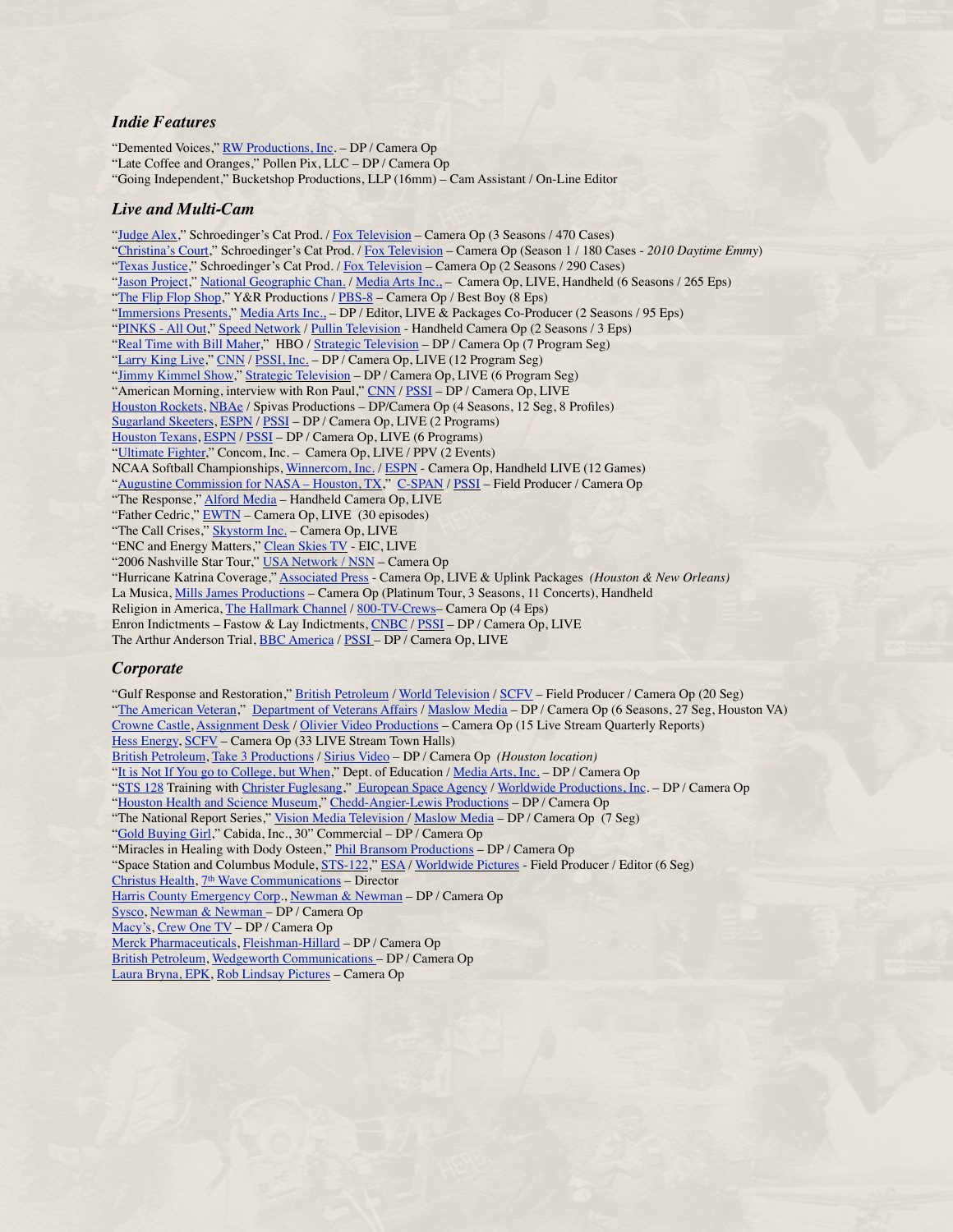# *Volunteer & Community Service Projects:*

Woodrow Wilson Awards Interviews **[Woodrow Wilson Foundation](http://www.woodrow.org/)** "Resilience to Trauma" **[Department of Veterans Affairs](http://www.va.gov/) [St. Matthew Lutheran Church](http://www.stmatthewhouston.org/)** [University of Houston Alumni Association](http://www.uh.edu/alumni/) <br>
Prestigious Alumni Awards, [VT2, Inc.](http://www.vt-tv.com/u0804/home.html) [Council on Alcohol and Drugs, Houston](http://www.council-houston.org/) Multiple Projects

[Gilbert and Sullivan Society of Houston](http://www.gilbertandsullivan.net/) **Interval Collect and Sullivan Society of Houston I Iolanthe, Patience, Pirates of Penzance**,

#### *Awards:*

# *Professional Organizations:*

[Society of Operating Cameramen](http://www.soc.org/) [Women's Business Enterprise Alliance](http://www.wbea-texas.org/public/default.aspx) [American Society of Media Photographers](http://asmp.org/) [Media Communications Association](http://www.mca-i.org/) **Media Communications Association Chapter**, Houston Chapter, 1993 - 1997 [Women in Film](http://www.wif.org/) [Texas Association of Film and Tape Professionals](http://www.taftp.com/) [National Association of Photoshop Professionals](http://members.photoshopuser.com/) [Professional Photographers of America](http://www.ppa.com/splash.cfm) [CLVS,](http://clvs.ncraonline.org/index.shtml) [NCRA](http://www.ncra.org/) **CERTIFIED CONSTRANT CERTIFIED CERTIFIED CERTIFIED CERTIFIED CERTIFIED CERTIFIED CERTIFIED CERTIFIED CERTIFIED CERTIFIED CERTIFIED CERTIFIED CERTIFIED CERTIFIED CERTIFIED CERTIFIED CERTIFIED CERTIFIED CERTIFIED** [National Association of Producers of Television Entertainment](http://www.natpe.org/)

# *Classroom and Seminar Experience:*

Acting for the Camera In Independent Film Group – San Jacinto College **Installer College Installer** [Indie U](http://www.indieslate.com/category.html?UCIDs=295364), DV Workshop and Weekend Hands-on Workshop **D** Texas A&M Architecture, [Visualization Sciences](http://www-viz.tamu.edu/) Vi [Episcopal High School](http://www.ehshouston.org/) **Photography Instructor 1994-1995-1995-1994-1995-2004** 

["Shattered Lives"](http://www.shatteredlives-montgomerycounty.com/) Montgomery County HS Awareness Program, 2006 - 2012<br>St. Matthew Lutheran Church "The Search", Pastoral Call

 The Sorcerer,Ida, Mikado, Gondoliers, Trial by Jury, HMS Pinafore 1997 - 2012

[Houston Energy Football Team](http://www.houstonenergyfootball.com/)<br>  $\underline{Ad2}$  "Chain Reaction" Spots<br>
Crossroads, Crises Intervention/Youth Coun Crossroads, Crises Intervention/Youth Counseling [Survivors of the Shoah](http://www.vhf.org/) **Survivors** of the Shoah *Visual History Foundation (127 interviews)* [Southwestern Alternative Media Project](http://www.swamp.org/news.html) Media Literacy for High School Students

[Telly Awards](http://www.tellyawards.com/) **and School Church Church Church Sexual Addiction Series", Sagemont Church Sexual Addiction Series**  $\cdot$  Sexual Addiction Series  $\cdot$  Sagemont Church "Resilience to Trauma", [Department of Veterans Affairs](http://www.va.gov/) ["Shattered Lives"](http://www.shatteredlives-montgomerycounty.com/) , [Quanah Productions, Inc.](http://www.quanahvideoproductions.com/) "When Seconds Count", [Quanah Productions, Inc.](http://www.quanahvideoproductions.com/) / IVR "Women With Energy", Batyah Productions / [PBS-8](http://www.houstonpbs.org/) "Father Carl", [Council on Alcohol and Drugs](http://www.council-houston.org/) "YSY Therapy", Notre Ciel Productions "Apollo 13" 30" Spot, On-Orbit Productions

[Ava Awards](http://www.avaawards.com/) "Sexual Addiction Series", Sagemont Church "Resilience to Trauma", [Department of Veterans Affairs](http://www.va.gov/) Technical Achievement "YSY Therapy", Notre Ciel Productions **[Videographer's Award](http://www.videoawards.com/entinfo.html) The Contract Contract Contract Contract Contract Contract Contract Contract Contract Contract Contract Contract Contract Contract Contract Contract Contract Contract Contract Contract Contract Contr** [PPA Loan Collection](http://www.ppa.com/splash.cfm) "Chain Reaction," for AD2 and Crossroads "Apollo 13" 30" Spot, On-Orbit Productions **[PPA Merit Award](http://www.ppa.com/splash.cfm) CONSTANT CONSTANT CONSTANT CONSTANT CONSTANT CONSTANT CONSTANT CONSTANT CONSTANT CONSTANT CONSTANT CONSTANT CONSTANT CONSTANT CONSTANT CONSTANT CONSTANT CONSTANT CONSTANT CONSTANT CONSTANT CONSTANT CONST** [WIC Silver Matrix](http://www.womcom.org/)<br>
1990 - Matrix Dutstanding Videography, "Portrait of Louisiana"<br>
Outstanding Color Photography, "Sensual Eating Outstanding Color Photography, "Sensual Eating

| 2007      |
|-----------|
| 2004      |
| 1998-2001 |
| 1999-2000 |
| 1994-1995 |
|           |